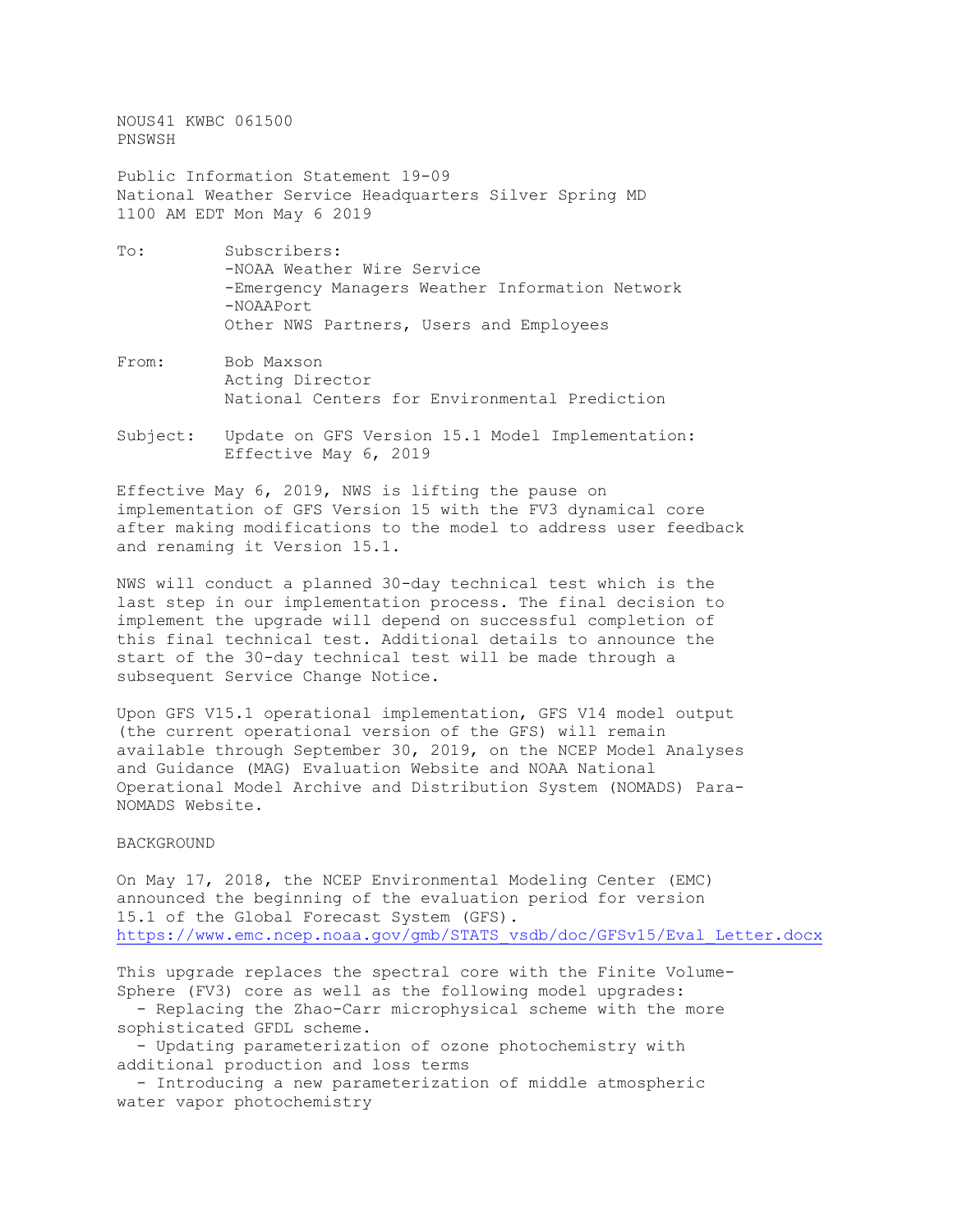- Revising the bare soil evaporation scheme

Three years of fully cycled data assimilation retrospective model simulations (May 2015 through May 2018) were completed, and a real-time parallel simulation with fully-cycled data assimilation was launched on April 1, 2018. The validation and verification of the results are summarized at: <https://www.emc.ncep.noaa.gov/users/meg/fv3gfs/>

In October 2018, the NCEP Office of the Director (OD) approved proceeding with plans to implement FV3-based GFS V15 in the winter of 2019. See the OD briefing here: [https://www.emc.ncep.noaa.gov/gmb/STATS\\_vsdb/doc/GFSv15/OD\\_Brief\\_20181001](https://www.emc.ncep.noaa.gov/gmb/STATS_vsdb/doc/GFSv15/OD_Brief_20181001.pptx) [.pptx](https://www.emc.ncep.noaa.gov/gmb/STATS_vsdb/doc/GFSv15/OD_Brief_20181001.pptx)

In the summer of 2018, during the evaluation phase, two bugs were identified and addressed: 1. Snow was not adequately melting under warm conditions. A change to model parameters associated with communicating snow amounts to the land surface was introduced in July 2018 to address this. 2. The calculation of the solar zenith angle was incorrect. A

fix was introduced in September 2018.

During the fall of 2018, EMC identified excessively cold temperature increments in the data assimilation system in polar regions. This was the result of an incorrect parameter associated with supersaturation over ice.

As the real-time parallel run and model evaluation by the community entered the winter of 2018, it became clear the change made to the snow accounting (Item 1 above) inadvertently caused excessive accumulating snow in marginally cold environments in mid-latitude storms, The fix to the solar zenith angle (Item 2 above) inadvertently exacerbated an existing cold bias at lower levels in the atmosphere. The increased cold bias in the lower atmosphere compounded the excessive accumulated snow issue noted above in Item 1.

On February 26, 2019, NWS paused the implementation plans for GFS V15. See scn19-12 below: <https://www.weather.gov/media/notification/scn19-12gfsv15.pdf>

EMC began exploring corrective actions to alleviate the excessive snow and cold bias that resulted in the following: 1. EMC changed the way snow amounts were calculated and communicated to the land surface model, basing it on the fraction of frozen precipitation falling on the ground rather than basing it on the total precipitation in cold conditions. 2. EMC refined the interaction of radiation with cloud particles, allowing for each type of hydrometeor (convective rain, stratiform rain, snow, graupel, and ice) to assume its own physical characteristics as calculated by the Geophysical Fluid Dynamics Laboratory (GFDL) microphysics scheme (like particle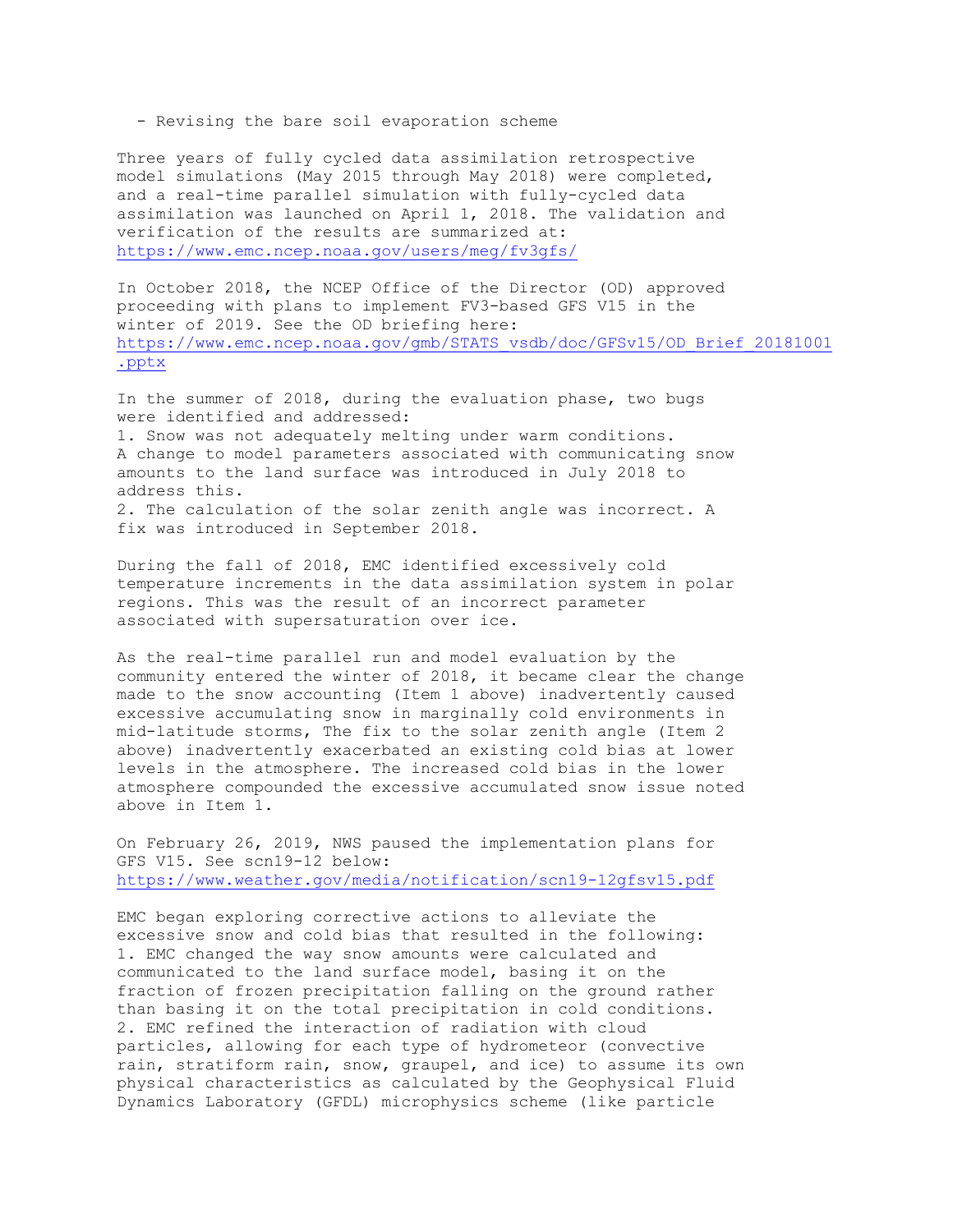radius) and interact accordingly with the radiation scheme. 3. EMC updated the supersaturation parameter over ice in the data assimilation system.

All three of these modifications were introduced into a new model configuration with fully cycled data assimilation. This simulates the full prediction system starting from mid-December 2018; it is now running in real time. In addition, a portion of the last hurricane season (from August 26, 2018, through October 31, 2018) was also simulated in a fully-cycled data assimilation configuration with these three modifications.

The results are promising and give NWS confidence to proceed. The three new modifications are significantly mitigating the cold bias and excessive snow in GFS V15.1, especially in the shorter lead times (0-96 hrs), while retaining the benefits of the new FV3 dynamical core documented in the brief to the NCEP Director in October 2018. These benefits include:

- (Significantly) Improved 500-hPa anomaly correlation (NH and SH)

- Intense tropical cyclone deepening in GFSv14 not observed in GFSv15

- GFS V15.1 tropical cyclone track forecasts improved (within 5 days)

- Warm season diurnal cycle of precipitation improved

- Multiple tropical cyclone centers generated by GFS V14 not seen in GFS V15.1 forecasts or analyses

- General improvement in HWRF runs
- New simulated composite reflectivity output is a nice addition

- Some indication that GFS V15.1 can generate modest surface

- cold pools from significant convection
- Improved ozone and water vapor physics and products
- Improved precipitation ETS score (hit/miss/false alarm)

Several individual case studies illustrate the model still exhibits a cold bias and may produce excessive snow in the medium range. Nonetheless, the aforementioned significant model improvements over GFS V14 are compelling and we are exiting the implementation pause outlined in Service Change Notice (SCN) 19- 12. EMC will continue to explore ways to address these issues.

Additional material relevant to the performance of the new model configuration is documented here: https://www.emc.ncep.noaa.gov/gmb/STATS\_vsdb/doc/GFSv15/Decisional\_Brief for NCEP OD.pptx

The experiment that includes the three modifications and other results from our recent explorations were incorporated into the real-time parallel experiment that started on April 19, 2019. Details on the availability of data from this experiment are documented here:

[https://www.emc.ncep.noaa.gov/gmb/STATS\\_vsdb/doc/GFSv15/parallels.pptx](https://www.emc.ncep.noaa.gov/gmb/STATS_vsdb/doc/GFSv15/parallels.pptx)

For questions regarding products from GFS Version 15.1, please